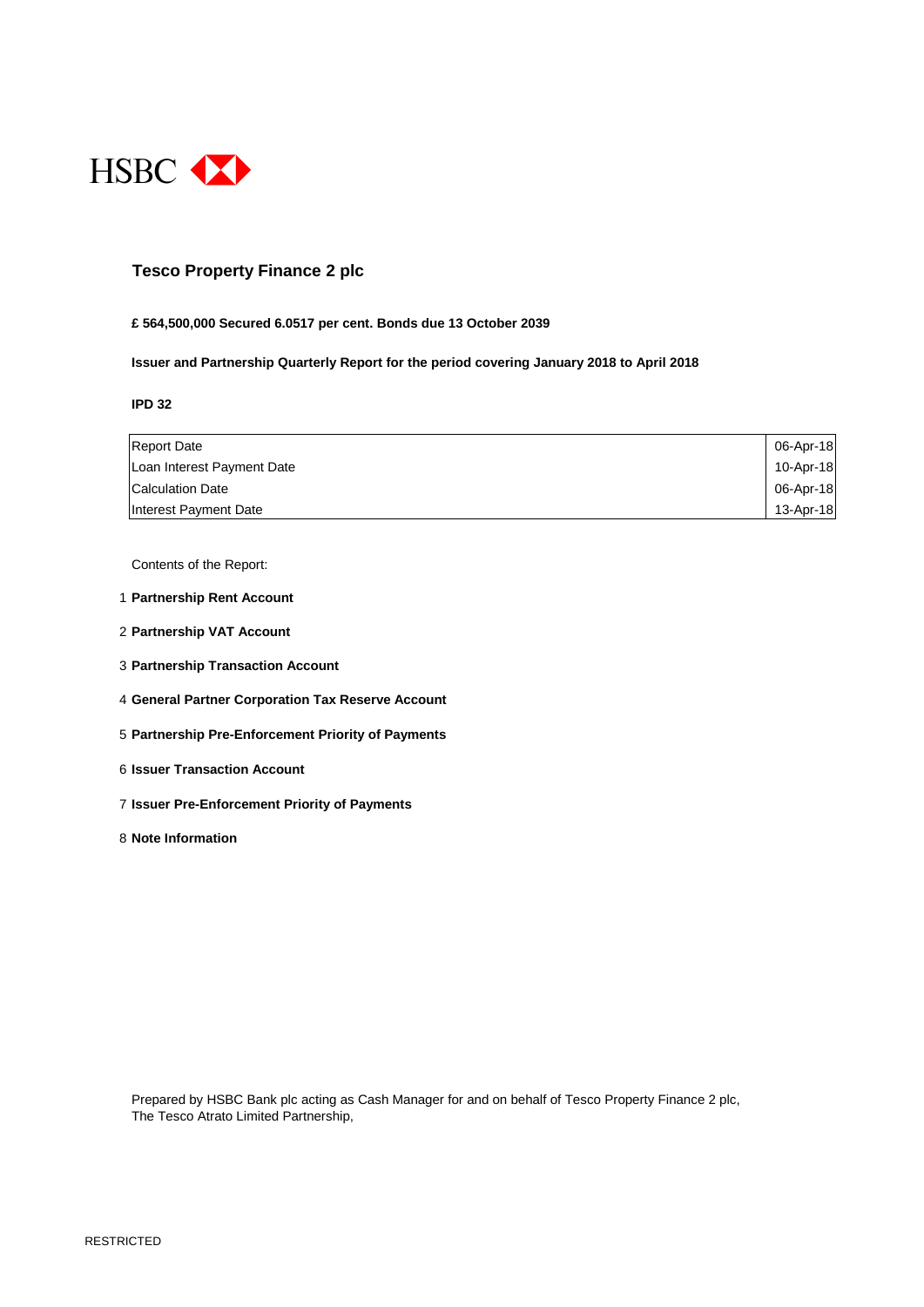### **1. Partnership Rent Account**

| DATE<br><b>ENTRY DETAILS</b>                    | AMOUNT (£)<br>CR/DR |
|-------------------------------------------------|---------------------|
|                                                 |                     |
|                                                 |                     |
| 23-Mar-18<br>Rent                               | 9,432,062.14 Cr     |
| 10-Apr-18<br>To Partnership Transaction Account | 9,432,062.14 Dr     |
| <b>Closing Balance</b>                          | 5,000.14 Cr         |

### **2. Partnership VAT Account**

|                        | <b>Opening Balance</b>            | 1,886,639.14 Cr                    |       |
|------------------------|-----------------------------------|------------------------------------|-------|
| <b>DATE</b>            | <b>ENTRY DETAILS</b>              | AMOUNT (£)                         | CR/DR |
| 25-Jan-18<br>22-Mar-18 | VAT Payment<br><b>VAT Funding</b> | 1,854,259.70 Dr<br>1,886,412.45 Cr |       |
|                        | <b>Closing Balance</b>            | 1,918,791.89 Cr                    |       |
|                        |                                   |                                    |       |

### **3. Partnership Transaction Account**

|             | <b>Opening Balance</b>            | 496,786.53 Cr    |       |
|-------------|-----------------------------------|------------------|-------|
| <b>DATE</b> | <b>ENTRY DETAILS</b>              | AMOUNT (£)       | CR/DR |
|             |                                   |                  |       |
| 10-Apr-18   | <b>ITransfer from VAT Account</b> | $0.00$ Cr        |       |
| 10-Apr-18   | lTransfer from Rent               | 9,432,062.14 Cr  |       |
| 10-Apr-18   | <b>Trustee Fee</b>                | 1,500.00 Dr      |       |
| 10-Apr-18   | <b>Ongoing Fee</b>                | 33,412.21 Dr     |       |
| 10-Apr-18   | Expenses                          | 22,637.13 Dr     |       |
| 10-Apr-18   | Partnership Swap payment          | 994,206.35 Cr    |       |
| 10-Apr-18   | <b>Partnership Debt</b>           | 10,258,559.04 Dr |       |
| 10-Apr-18   | <b>Property Pool Manager Fee</b>  | 110.160.08 Dr    |       |
|             | <b>Closing Balance</b>            | 496,786.56 Cr    |       |

# **4. General Partner Corporation Tax Reserve Account**

|      | <b>Opening Balance</b> | $0.00$ Cr           |
|------|------------------------|---------------------|
| DATE | <b>ENTRY DETAILS</b>   | AMOUNT (£)<br>CR/DR |
|      |                        |                     |
|      | <b>Closing Balance</b> | $0.00C$ r           |
|      |                        |                     |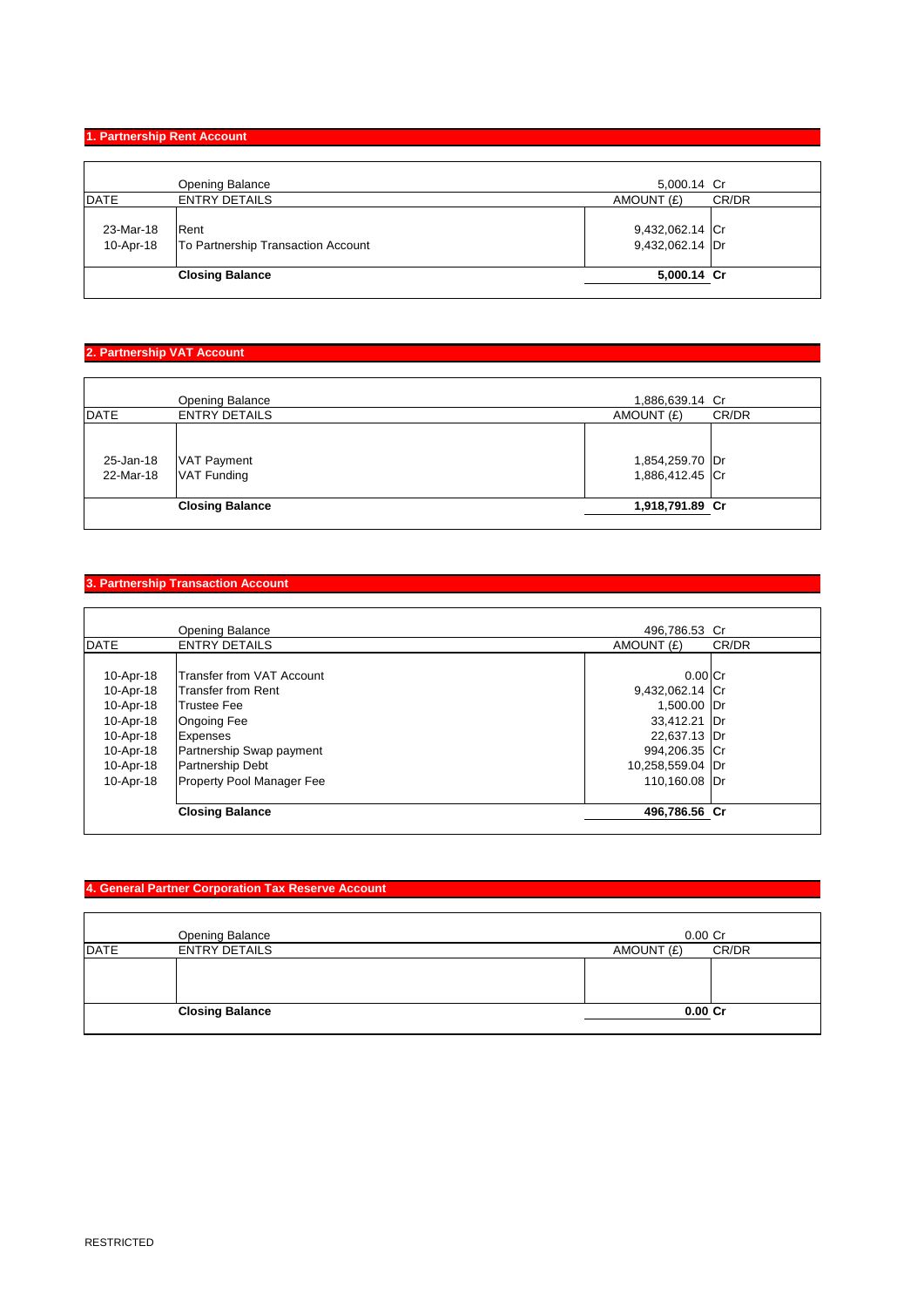# **5. Partnership Pre-Enforcement Priority of Payments**

|              |                                                                          | <b>Funds Paid Out of</b> | <b>Funds Received</b> |
|--------------|--------------------------------------------------------------------------|--------------------------|-----------------------|
| Date         |                                                                          | account(E)               | into account $(E)$    |
| 10-Apr-18    |                                                                          |                          |                       |
|              | <b>Partnership Available Funds</b>                                       |                          |                       |
|              |                                                                          |                          |                       |
| a)           | <b>Rental Income</b>                                                     |                          | 9,432,062.11          |
| b)           | Funds from Issuer under Partnership Swaps                                |                          | 10,258,582.98         |
| C)           | From Partnership VAT Account                                             |                          |                       |
| d)           | From Partnership Disposal Proceeds Account                               |                          |                       |
| e)           | From Partnership Insurance Proceeds Account                              |                          |                       |
| f            | Interest received by the Partnership Accounts and Rent Account           |                          |                       |
| g)           | Eligible Investment Earnings by Partnership                              |                          |                       |
| h)           | Advance under Committed Subordinated Loan Agreement                      |                          |                       |
| i)           | Net proceeds of a CPO Disposal or a Mortgage Property                    |                          |                       |
| j)           | Net proceeds of a disposal of a Mortgage Property                        |                          |                       |
| k)           | Any other sums standing to the credit of the Partnership Transaction Ac  |                          |                       |
|              | <b>Partnership Pre-Enforcement Priority of Payments</b>                  |                          |                       |
| a)           | Partnership Security Trustee Fees                                        | 1,500.00                 |                       |
| b)           | Issuer Security Trustee Fee, Bond Trustee, operating expenses of the     |                          |                       |
|              | Issuer (Ongoing Partnership Facility Fee)                                | 20,700.00                |                       |
| C)           | Partnership Operating Expenses excluding GP UK Tax                       |                          |                       |
| d)           | Partnership Operator Fee                                                 | 890.89                   |                       |
| d)           | Property Advisor Fee (Annual 25 K Jan)                                   | 18,643.20                |                       |
| d)           | Nominees Corporate Services Provider Fee                                 |                          |                       |
| d)           | Nominees Holdco Corporate Services Provider Fee                          | 3,103.04                 |                       |
| d)           | Nominees Side Letter payments                                            |                          |                       |
| d)           | Nominees Holdco Side Letter payments                                     |                          |                       |
| d)           | <b>Account Bank Fee</b>                                                  |                          |                       |
| d)           | Cash Manager Fee                                                         |                          |                       |
|              | Issuer Account Bank, PPA CM, CSP Fee (Ongoing Partnership Facility       |                          |                       |
| d)           | Fee)                                                                     | 11,962.21                |                       |
| d)           | Headlease payment                                                        |                          |                       |
| e)           | Partnership Expenses Ledger payment                                      |                          |                       |
| f            | Partnership Debt Interest                                                | 7,480,569.04             |                       |
| f)           | Partnership Swap payment                                                 | 9,264,376.63             |                       |
| $\mathbf{g}$ | Partnership Debt Principal                                               | 2,777,990.00             |                       |
|              | Issuer Partnership Swap Termination Amount (Ongoing Partnership Facility |                          |                       |
| h)           | Fee)                                                                     | 750.00                   |                       |
| i)           | Partnership Swap Termination Amount                                      |                          |                       |
| j)           | Property Pool Manager Fee                                                | 110,160.08               |                       |
| k)           | Partnership Expenses Ledger payment                                      | 0.00                     |                       |
| $\vert$      | <b>Alteration Adjustment Rent</b>                                        |                          |                       |
| m)           | Committed Subordinated Loan payment                                      |                          |                       |
| n)           | Partnership Distribution Account                                         |                          |                       |
|              | <b>Totals</b>                                                            | 19,690,645.09            | 19,690,645.09         |

| <b>Expense Reserve Ledger - Max GBP 500,000.00</b> |                                     |                     |  |
|----------------------------------------------------|-------------------------------------|---------------------|--|
|                                                    | Opening Balance                     | 496,786.53 Cr       |  |
| <b>DATE</b>                                        | <b>ENTRY DETAILS</b>                | AMOUNT (£)<br>CR/DR |  |
|                                                    | Partnership Expenses Ledger payment | $0.00$ CR           |  |
|                                                    | Partnership Expenses Ledger payment | - CR                |  |
|                                                    | <b>Closing Balance</b>              | 496,786.53 Cr       |  |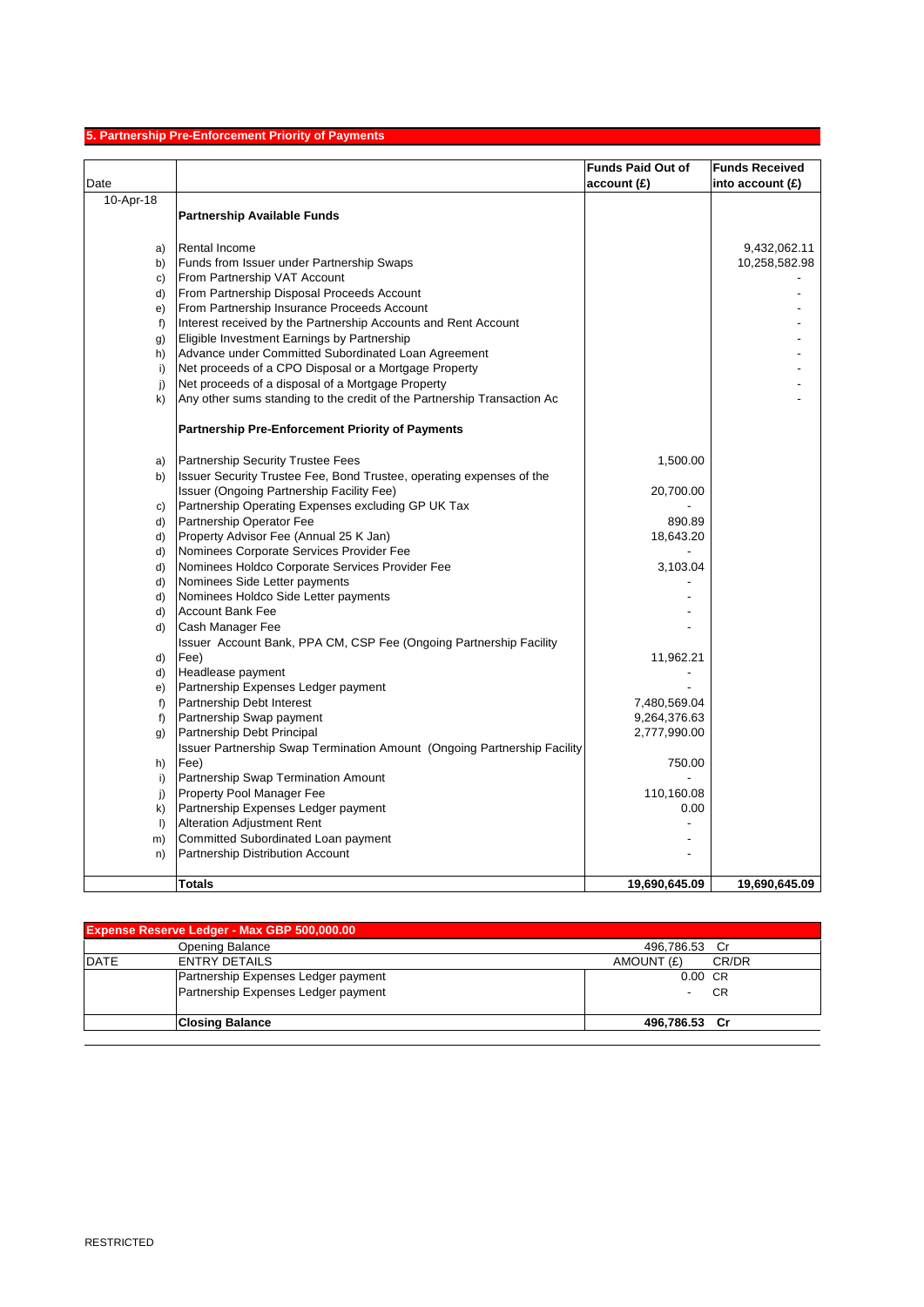# **6. Issuer Transaction Account**

|             | Opening Balance                                      | 82.272.08 Cr     |       |
|-------------|------------------------------------------------------|------------------|-------|
| <b>DATE</b> | <b>ENTRY DETAILS</b>                                 | AMOUNT (£)       | CR/DR |
|             |                                                      |                  |       |
| 10-Apr-18   | <b>Swaps Receipts</b>                                | 994,206.35 Cr    |       |
| 13-Apr-18   | <b>Partnership Debt</b>                              | 10,258,559.04 Cr |       |
| 13-Apr-18   | <b>Swap Pays</b>                                     | 994,206.35 Dr    |       |
| 13-Apr-18   | <b>Ongoing Fee</b>                                   | 32,662.21 Cr     |       |
| 13-Apr-18   | <b>HSBC</b> Fee                                      | 7,700.00 Dr      |       |
| 13-Apr-18   | <b>Issuer Operating Expenses</b>                     | 18,000.00 Dr     |       |
| 13-Apr-18   | Issuer Profit (paid as part of Ongoing Fee)          | 750.00 Cr        |       |
| 13-Apr-18   | <b>Notes</b>                                         | 10,258,559.03 Dr |       |
| 15-Jan-18   | Issuer/Issuer Holdco Corporate Services Provider Fee | 6,962.21 Dr      |       |
|             | <b>Closing Balance</b>                               | 83,022.09 Cr     |       |

# **7. Issuer Pre-Enforcement Priority of Payments**

|           |                                                      | <b>Funds Paid Out of</b> | <b>Funds Received</b> |
|-----------|------------------------------------------------------|--------------------------|-----------------------|
| Date      |                                                      | account (£)              | into account $(f)$    |
| 13-Apr-18 |                                                      |                          |                       |
|           | <b>Issuer Available Funds</b>                        |                          |                       |
| a)        | Funds due to Issuer under Partnership Swap Agreement |                          | 9,264,376.63          |
| b)        | Amounts due to Issuer in respect of Partnership Loan |                          | 10,291,971.25         |
| C)        | Any amount due to Issuer under Issuer Swap Agreement |                          | 10,258,582.98         |
| d)        | Ineterest Received by Issuer on Transaction Account  |                          |                       |
| e)        | Eigible Investment Earnings                          |                          |                       |
|           | <b>Issuer Pre-Enforcement Priority of Payments</b>   |                          |                       |
|           |                                                      |                          |                       |
| a)        | <b>Bond Trustee Fee</b>                              | 1,200.00                 |                       |
| a)        | <b>Issuer Security Trustee Fee</b>                   | 1,500.00                 |                       |
| b)        | <b>Issuer Operating Expenses</b>                     | 18,000.00                |                       |
| c)        | Issuer/Issuer Holdco Corporate Services Provider Fee | 6,962.21                 |                       |
| c)        | Paying Agent Fee                                     | 500.00                   |                       |
| c)        | <b>Account Bank Fee</b>                              | 750.00                   |                       |
| c)        | Cash Manager Fee                                     | 3,750.00                 |                       |
| d)        | <b>Bond Interest</b>                                 | 7,480,569.03             |                       |
| d)        | <b>Bond Principal</b>                                | 2,777,990.00             |                       |
| d)        | <b>Issuer Swap Provider</b>                          | 9,264,376.63             |                       |
| d)        | Partnership Swap payment                             | 10,258,582.98            |                       |
| e)        | <b>Issuer Profit</b>                                 | 750.00                   |                       |
| f)        | <b>Swap Subordinated Amounts</b>                     |                          |                       |
| g)        | <b>Issuer Partnership Swap Termination Amount</b>    |                          |                       |
| h)        | <b>Issuer Transaction Account</b>                    | 0.01                     |                       |
|           | <b>Totals</b>                                        | 29,814,930.86            | 29,814,930.86         |